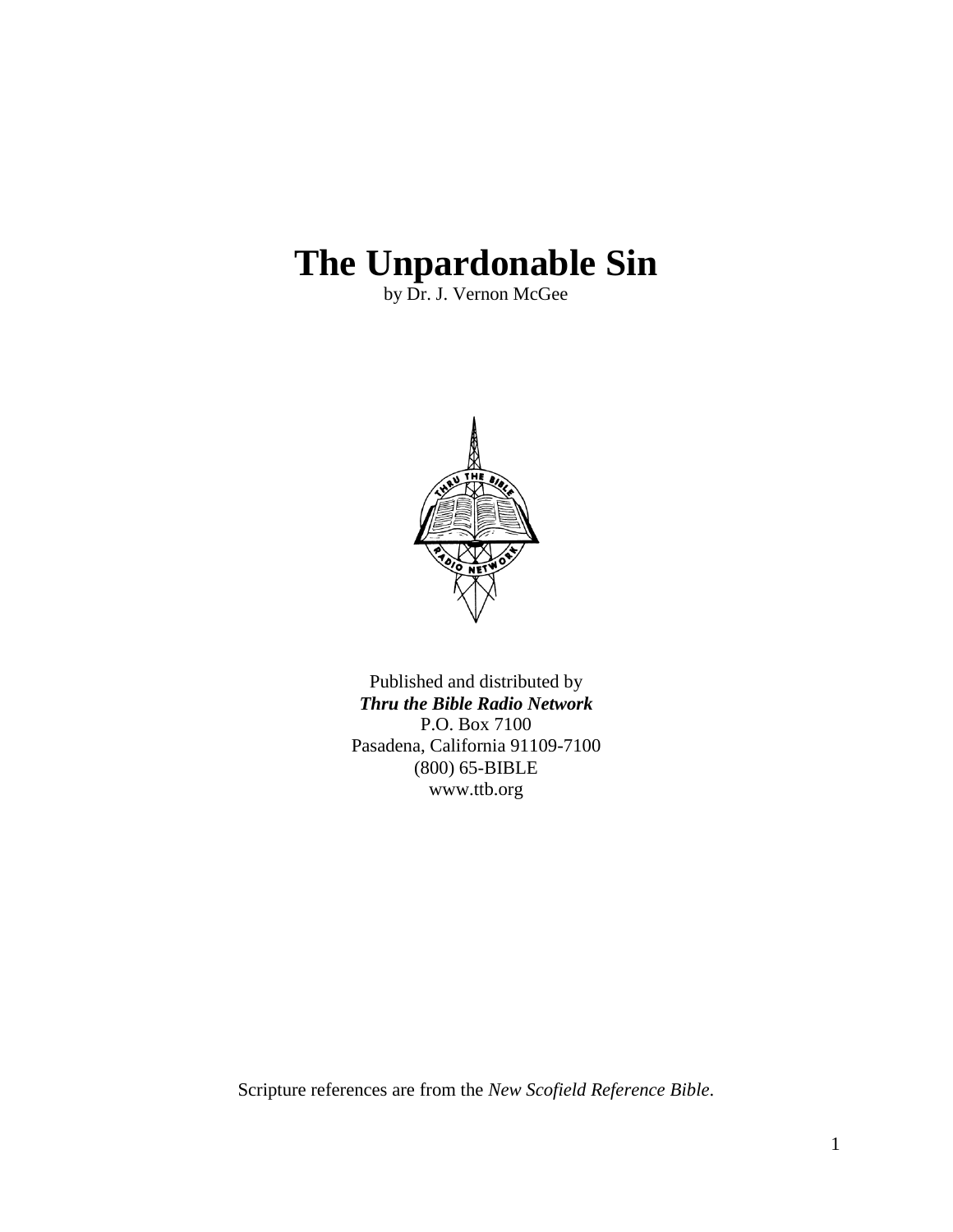*Nevertheless, I tell you the truth: It is expedient for you that I go away; for if I go not away, the Comforter will not come unto you; but if I depart, I will send him unto you. And when he is come, he will reprove the world of sin, and of righteousness, and of judgment.* (John 16:7, 8)

Our entire system of jurisprudence is undergoing a revolution of great proportions. The legal apparatus of our nation is being remodeled and revised. There is emerging an entirely different approach to the arrest and conviction of alleged criminals. The former purpose of the law was to punish the guilty and to protect the innocent. The new concept of justice is weighed on the side of the guilty and of the criminal. Now it appears that the guilty are to be protected and the innocent are to be punished. A known mass killer is given every protection to the extent that it seems almost impossible to bring him to justice. Meanwhile, helpless and innocent women are exposed to the fiendish designs of any other murderer who might be loose in that area, feeling that he too could get by with it. It is difficult today to obtain a conviction – yet a conviction against the guilty is the sole objective of the prosecution, while the defense seeks to avoid conviction by every means that is possible.

In the spiritual realm, the Holy Spirit seeks to bring conviction to the guilty heart of man. And the natural man attempts to avoid accepting the verdict of guilty. He tries every method to discount it; he uses every device that is known to dismiss the charge of guilty; he uses every expedient, all the way from blatant denial to miserable excuses. But, in spite of man"s vaunted boasting, the charge of God still stands: Man is guilty before God.

# *Now we know that whatever things the law saith, it saith to them who are under the law, that every mouth may be stopped, and all the world may become guilty before God*. (Romans 3:19)

The Spirit of God prosecutes this case even further and says:

#### *For all have sinned, and come short of the glory of God.* (Romans 3:23)

Today God is not about to dismiss the charges in order to conform to some new interpretation by the Supreme Court. God says man is guilty before Him and that He will not clear him:

*Keeping mercy for thousands, forgiving iniquity and transgression and sin, and who will by no means clear the guilty, visiting the iniquity of the fathers upon the children, and upon the children's children, unto the third and to the fourth generation*. (Exodus 34:7)

That is God"s verdict. You must remember that He is not in the position of the prosecuting attorney here, but He is the *Judge* of all mankind.

The Holy Spirit is in the world to press the charges of God, to bring conviction to man of his condition and his position before God. Speaking of the Holy Spirit's ministry, the Lord Jesus said:

*And when he is come, he will reprove the world of sin, and of righteousness, and of judgment.* (John 16:8)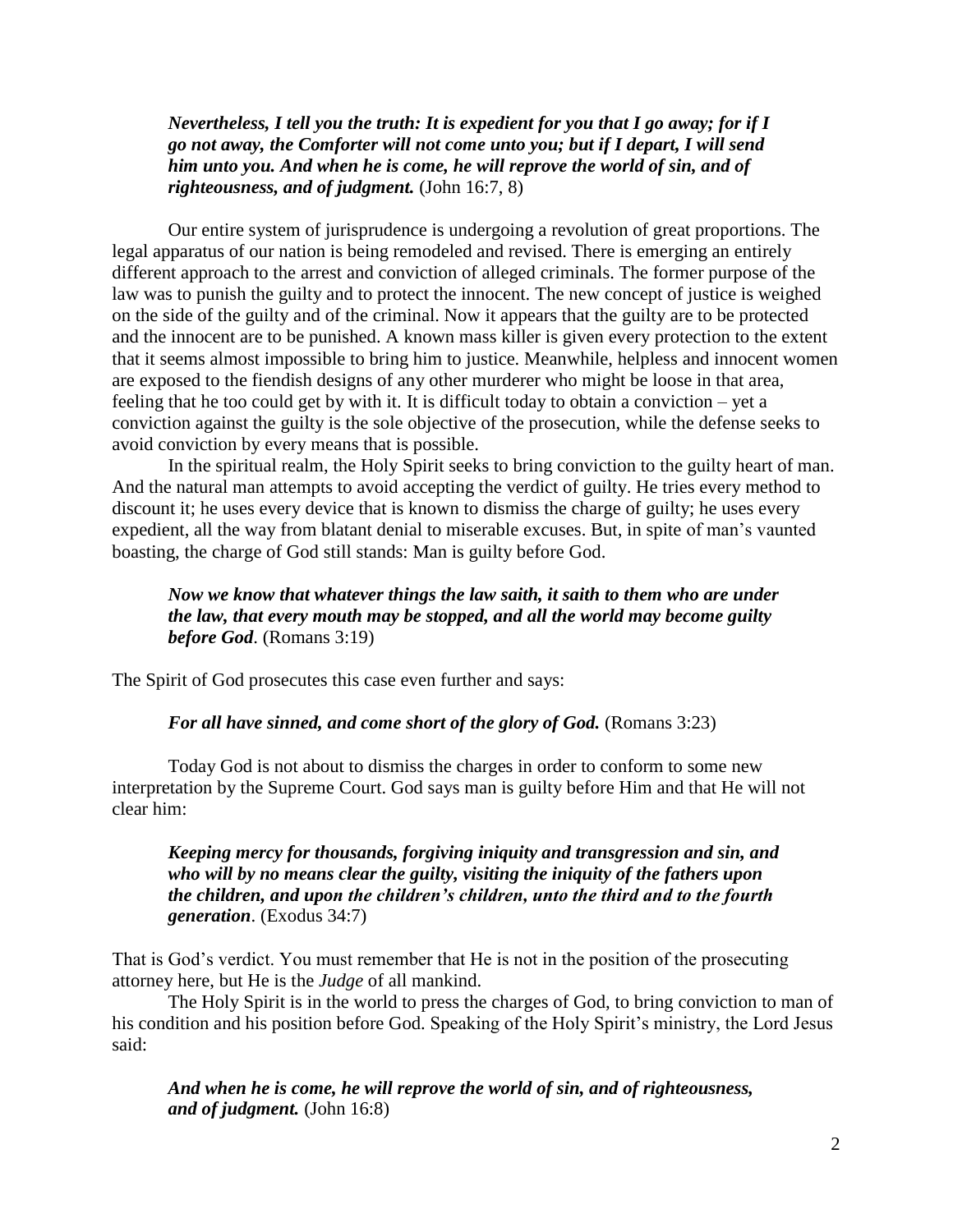"Reprove" is a very weak translation. The word in the Greek is elegcho. I have counted it twenty-three times in the trial of Socrates, and it actually means "to convict." The Holy Spirit's role is that of a prosecuting attorney bringing in evidence – "He will *convict* the world of sin, and of righteousness, and of judgment."

That, my friend, explains the tenacious and persistent and omnipresent guilt complex that the human race has today. Wherever man is located you will find him with a sense of right and wrong, and he has deep within himself a guilt complex. The very thing the psychologists and psychiatrists try to remove, the Spirit of God is there to *brand* upon the conscience of man.

It was Seneca, the pagan philosopher of Rome, who wrote this, and he sounds like an enlightened man:

We must say to ourselves that we are evil, have been evil, and – unhappily, I must add – shall be also in the future. Nobody can deliver himself; someone must stretch out a hand to him to lift him up.

Coming up to date in this day when we have a new viewpoint of immorality, we find a surprising statement from Dr. C. E. Joad, a University of London philosopher. He, a rank unbeliever until World War II, made this statement:

When war came, the existence of evil hit me in the face....I see now that evil is endemic in man, and that the Christian doctrine of original sin expresses a deep and essential insight into human nature.

He calls the Christian faith "a light to live by in an ever-darkening world." This is a remarkable statement coming from a man like that. Also, I know of a psychiatrist here in Southern California who feels that getting rid of religion would be a wonderful thing and a boost for mankind. But even he has to admit the Bible concept of the depravity of man, and you can see in that the wistful, deep-in-the-background guilt complex. He says that there are certain things that are disquieting today in this world. Atom bombs and mass murders of people tempt him to give in to the thought that man is "irretrievably the product of instincts that are inherently vicious and base." This is an interesting conclusion coming from a modern psychiatrist. It was Disraeli, a diplomat *par excellence*, who said, "One of the hardest things in this world to do is to admit you are wrong. And nothing is more helpful in resolving a situation than its frank admission."

Down deep in the human heart is that guilt complex. Though man may stifle it, somehow or another it follows him. I continue to receive letters from former students confessing wrongdoing. One was a confession of dishonesty on an examination. It read in part, "I write this because it is my great desire to have a keen sensitivity to sin and the sin of lying stands in the way." He waited ten years to confess that! Although sin may be buried deeply in the human heart, the Spirit of God is in the world to convict of "sin, and of righteousness, and of judgment."

A very learned professor in Europe years ago was arrested for a terrible murder. He was imprisoned in one of France's miserable dungeons. After being there for several days he called to the jailer, "I wish you would remove that man next to me. All during the night he keeps saying, "Professor Webster is a murderer. Professor Webster is a murderer."" The jailer answered, "I am sorry, Professor Webster, but there is no one in the cell next to you." The Holy Spirit brings conviction – a conviction, of course, that is resisted.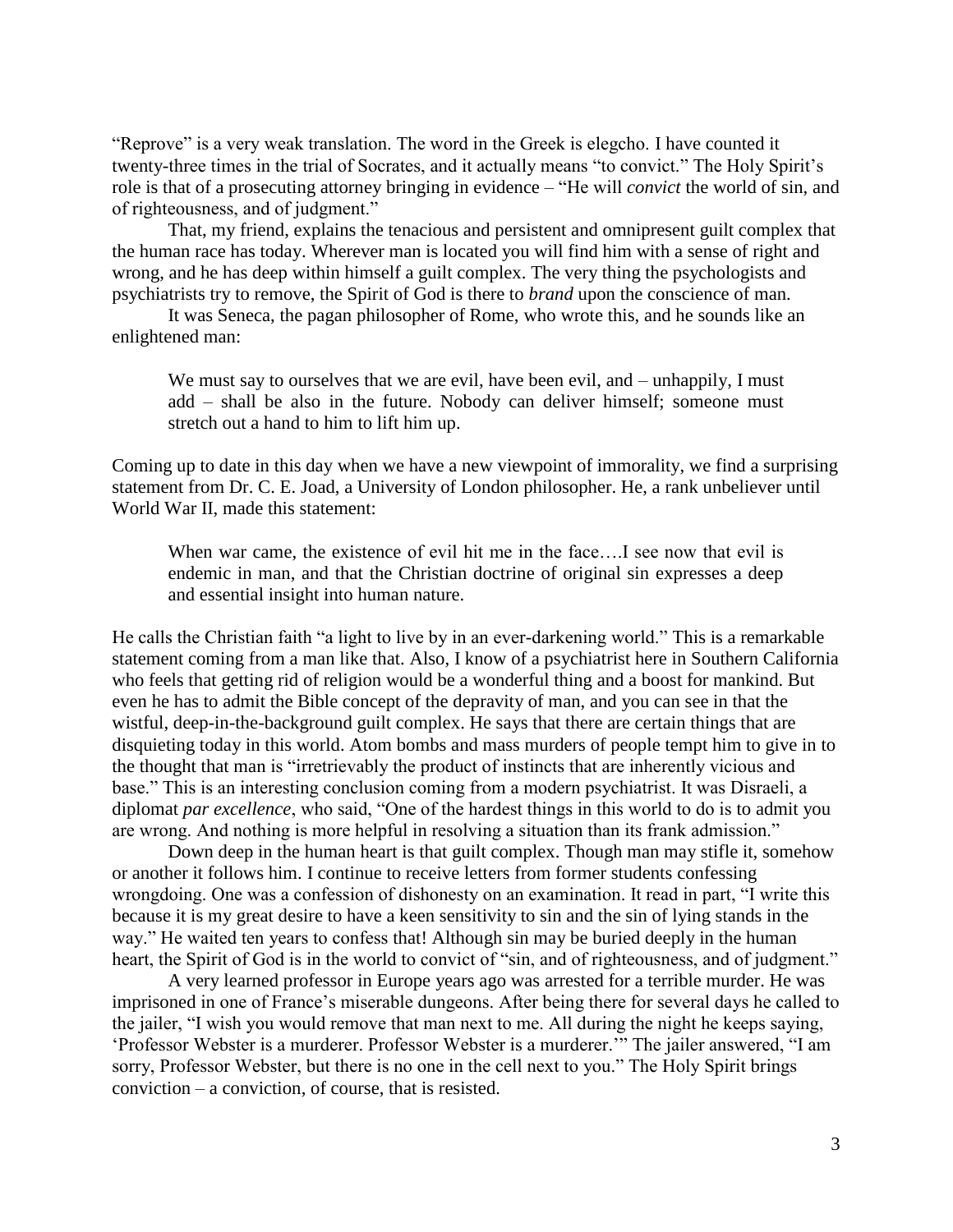The Holy Spirit is, therefore, in the world to press these charges of God, to bring conviction to the human heart. He appeals to the judgment of man. That judgment is above the emotional and mental part of man; it is in that area of the judgment hall of every individual. The Holy Spirit carries it into the Supreme Court, into the place where man exercises free will, and He asks man to accept the verdict of God, to plead guilty and cast himself upon the mercy of the court. When the accused does this, the strangest thing happens – something that cannot be justified even in our court system today – God comes over on the side of the criminal, and He says to man:

# *Come now, and let us reason together…though your sins be as scarlet, they shall be as white as snow; though they be red like crimson, they shall be as wool.* (Isaiah 1:18)

The Spirit of God not only brings conviction, but reveals the One who paid the penalty for man"s sin.

Then our Lord went on to explain in John 16:9 what He meant by sin – "Of sin, because they believe not on me." Notice it is not plural, it is not *sins*. Man today is not guilty and condemned because he is committing certain sins, but because he is in the *state* of sin, which is a permanent and an eternal condition unless it is changed by accepting the Savior who is the remedy. Listen to our Lord speaking to the man Nicodemus:

# *He that believeth on him is not condemned; but he that believeth not is condemned already, because he hath not believed in the name of the only begotten Son of God*. (John 3:18)

Man is not on trial today; man is already condemned! God is not waiting to see if you are going to be a good boy or a nice, sweet little girl. You are already guilty before Almighty God.

Unbelief is a *state* of sin, not an act. When a man says that he rejects Christ, he is not committing an act of sin, he is merely expressing a condition of his heart. And, my friend, that is the unpardonable sin today. Let me define it: The unpardonable sin is the voluntary and willful refusal to accept the pardon God offers by the convicting work of the Holy Spirit. And that is as far as He will go.

Years ago in Pennsylvania there was a man charged with a very serious crime. (Dr. Harry Rimmer investigated this case and told me about it.) He was brought into court and convicted, the judge handed down the sentence, and he was put into prison for life. But through the machination of friends and his father, a wealthy man, they secured a pardon from the governor. It was brought to him, but he refused to accept it. The warden wanted to know what to do when a man has a pardon but will not accept it. This was brought into court and the judge handed down this decision: "When a pardon is offered and refused, then the status of the prisoner remains as it was before." That man stayed in the prison until his death.

God today offers a pardon, and to refuse to accept that pardon is the sin against the Holy Spirit. That, we believe, is the one sin that He calls unpardonable.

Listen to the Lord Jesus speaking now to the religious rulers:

#### *Verily I say unto you, All sins shall be forgiven unto the sons of men, and blasphemies with which they shall blaspheme; but he that shall blaspheme*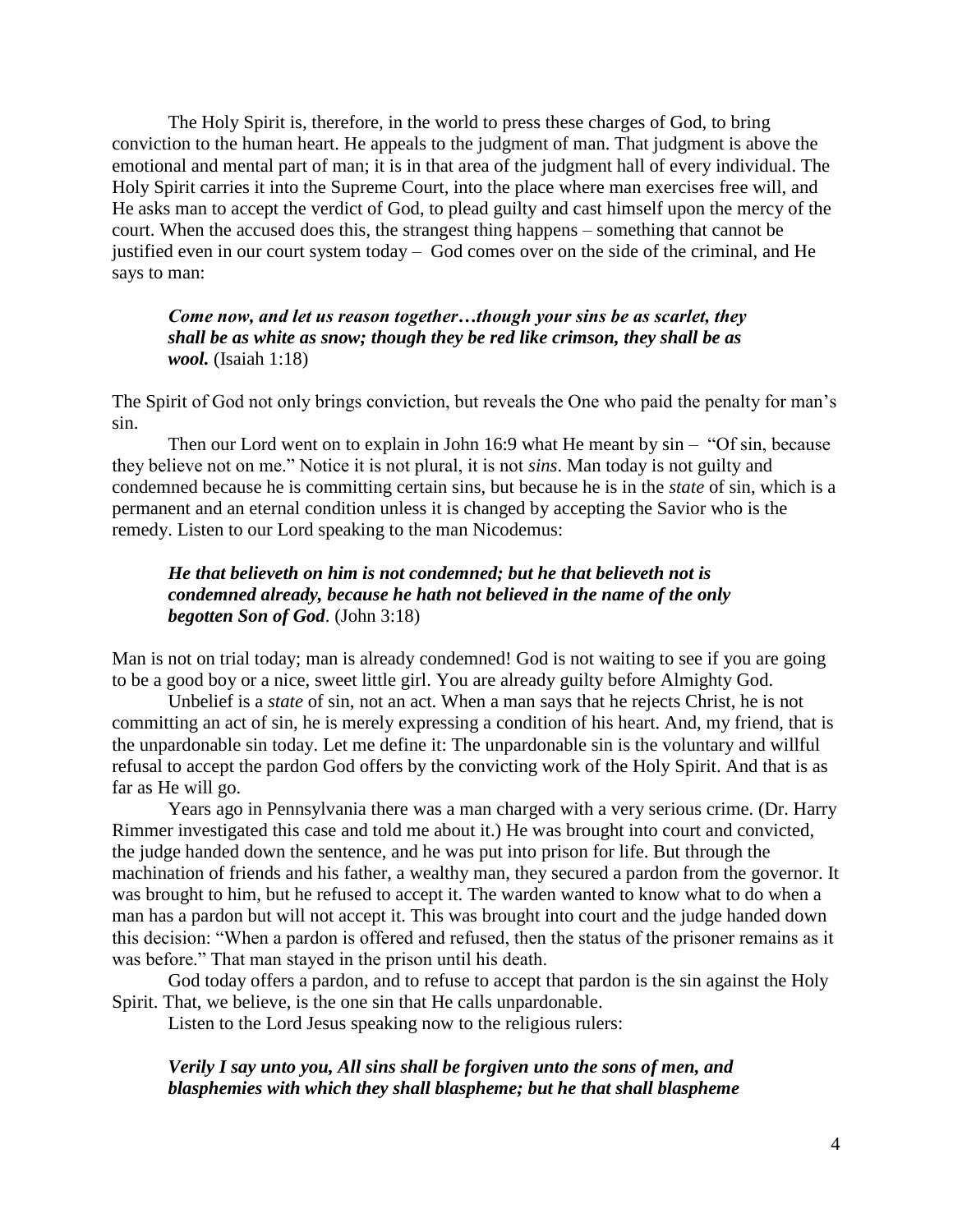## *against the Holy Spirit hath never forgiveness, but is in danger of eternal damnation; because they said, He hath an unclean spirit.* (Mark 3:28-30)

Let's look at that for just a moment. The religious rulers were not in danger of committing the unpardonable sin because they said that Jesus performed miracles by the power of the devil. That is not the condemnation. He says that all blasphemies shall be forgiven men. There is not a sin that you committed yesterday but what if you come to Christ today He would forgive you and accept you. What then was their problem? They were expressing an attitude of unbelief that was permanent rejection of Christ. They were resisting the Holy Spirit. That, my friend, was unpardonable.

Notice that later on Stephen was brought before this same group, and he said to them the same thing the Lord Jesus said:

#### *Ye stiff-necked and uncircumcised in heart and ears, ye do always resist the Holy Spirit; as your fathers did, so do ye*. (Acts 7:51)

They were doing the same thing their fathers had done. In Christ's day they were resisting the Holy Spirit, and the same condition exists today – people are still resisting the Holy Spirit. That is the one thing He says is unpardonable. This is a verse of Scripture that every professing Christian and church member should ponder. The *attitude* and *state* of the unbeliever were unpardonable – not the *act*. You see, our Lord said in Matthew 12:34, "…out of the abundance of the heart the mouth speaketh." When a man blasphemes with his mouth, that is not the thing that condemns him; it is the attitude of his heart, my beloved, and this is a permanent condition – unless he stops resisting. This is the sin against the Holy Spirit – to resist the convicting work of the Holy Spirit in the heart and life.

Now listen to the solemn words of the Lord Jesus as He speaks to these same rulers:

#### *While ye have light, believe in the light, that ye may be the sons of light. These things spoke Jesus, and departed, and did hide himself from them.* (John 12:36)

His very act of withdrawing from them was an act of rejection.

*But though he had done so many miracles before them, yet they believed not on him; that the saying of Isaiah, the prophet, might be fulfilled, which he spoke, Lord, who hath believed our report? And to whom hath the arm of the Lord been revealed? Therefore, they could not believe, because that Isaiah said again, He hath blinded their eyes, and hardened their heart; that they should not see with their eyes, nor understand with their heart, and be converted, and I should heal them. These things said Isaiah, when he saw his glory, and spoke of him.* (John 12:37-41)

The Gospel of John makes it very clear that the ones God hardened were those who previously had hardened their own hearts. God never hardened Pharaoh"s heart until Pharaoh had already hardened his own heart. God, you see, has the last word, and He does move in. You will find this same thing today in those who are professing Christians. This is, I believe, a warning today to those who glibly make a confession of Christ and treat sin lightly: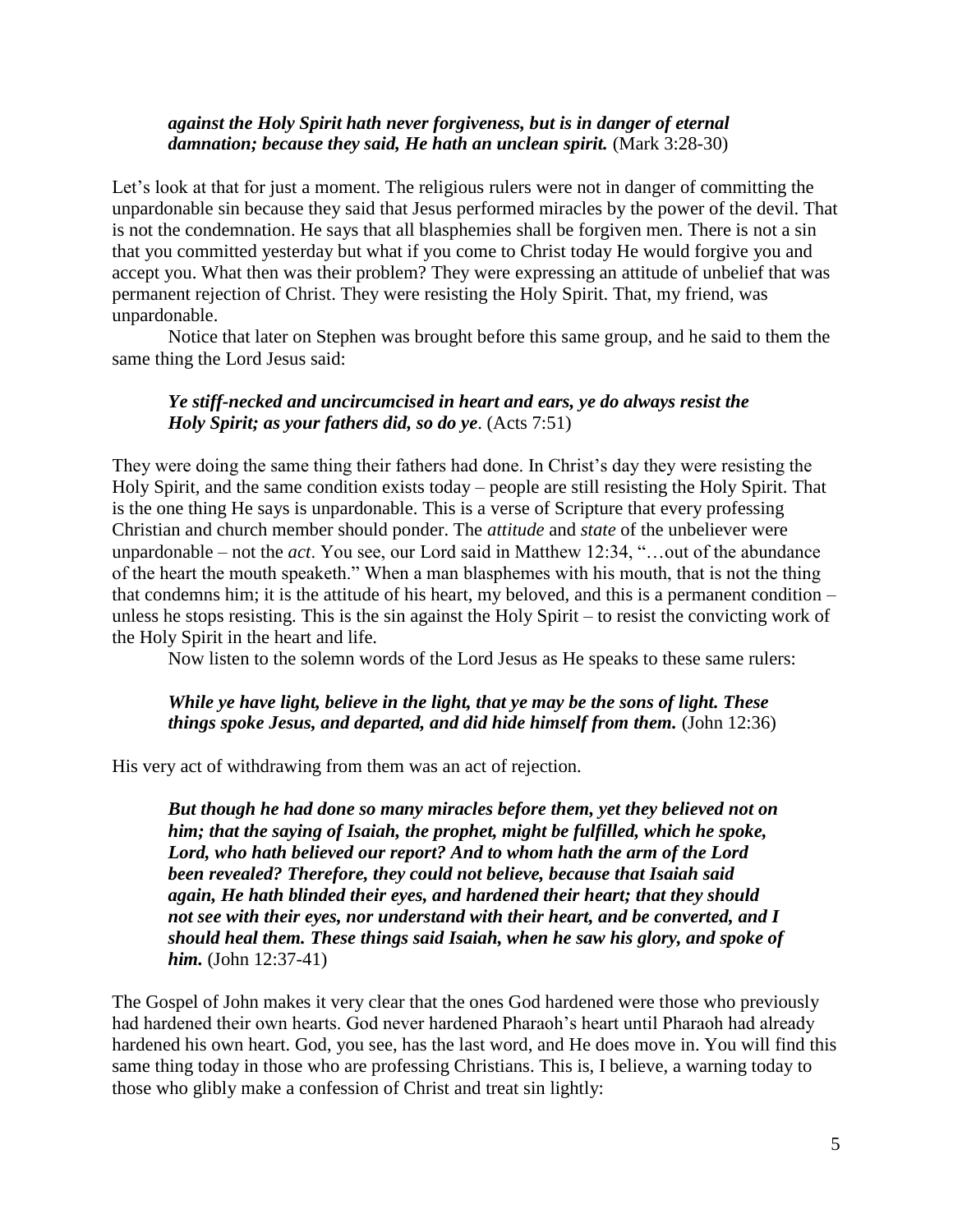*For if we sin willfully after we have received the knowledge of the truth, there remaineth no more sacrifice for sins, but a certain fearful looking for of judgment and fiery indignation, which shall devour the adversaries. He that despised Moses' law died without mercy under two or three witnesses; of how much sorer punishment, suppose ye, shall he be thought worthy, who hath trodden under foot the Son of God, and hath counted the blood of the covenant, with which he was sanctified, an unholy thing, and hath done despite unto the Spirit of grace? For we know him that hath said, Vengeance belongeth unto me, I will recompense, saith the Lord. And again, The Lord shall judge his people. It is a fearful thing to fall into the hands of the living God.* (Hebrews 10:26-31)

I cannot imagine language more solemn that that! This is a warning to those who glibly say they believe in Jesus. In that day they just kept going to the temple, bringing their sacrifices and living as if Christ had never died for them. Today there are those in the church who are living as though Christ did not die for them. They have so resisted the Spirit of God that there is nothing ahead of them but judgment. I say these are solemn words!

In one of the audience-participation television programs where extroverts get a chance to talk, there was a man who presented the gospel, but he did it very poorly. Someone ran up and began to yell, "Will God send me to hell because I do not believe in Jesus?" I would like to answer that. God does not send anyone to hell. Hell is a place prepared for the devil and his angels; it was not even made for man. Men who resist the Holy Spirit go there because they *choose* to go there. They refuse God and His offer of pardon, and He must say, as He said to these religious rulers when He turned and left them, "Depart from me, ye that work iniquity" (Matthew 7:23). But God is offering to men a pardon, He is extending mercy, and I say to you again, He is on the side of the criminal today.

#### *For God sent not his Son into the world to condemn the world, but that the world through him might be saved.* (John 3:17)

Listen to our Lord as He continues to speak of the work of the Holy Spirit:

*And when he is come, he will reprove the world… of righteousness, because I go to my Father, and ye see me no more.* (John 16:8, 10)

Not only does He subtract sin from us by His death on the cross, but by His resurrection and ascension into heaven, He makes over to us His righteousness. Actually, you have as much right in heaven (I say this reverently) as He has – or you have no right there at all. The Holy Spirit today wants you to know you are guilty so that you will accept the pardon God offers. But He is clear – to reject His verdict is unpardonable. Either you stand complete in Him or totally rejected out of Him.

The absence of conviction is the identifying characteristic of this age both outside the church and inside the church. The lack of conviction among professing Christians actually raises a question regarding their salvation. That is an extreme statement, but I want you to read the words of a prophet who spoke to a people whom God was sending into captivity. The man who gave this message did not want to give it; he gave it with a broken heart and tears in his eyes.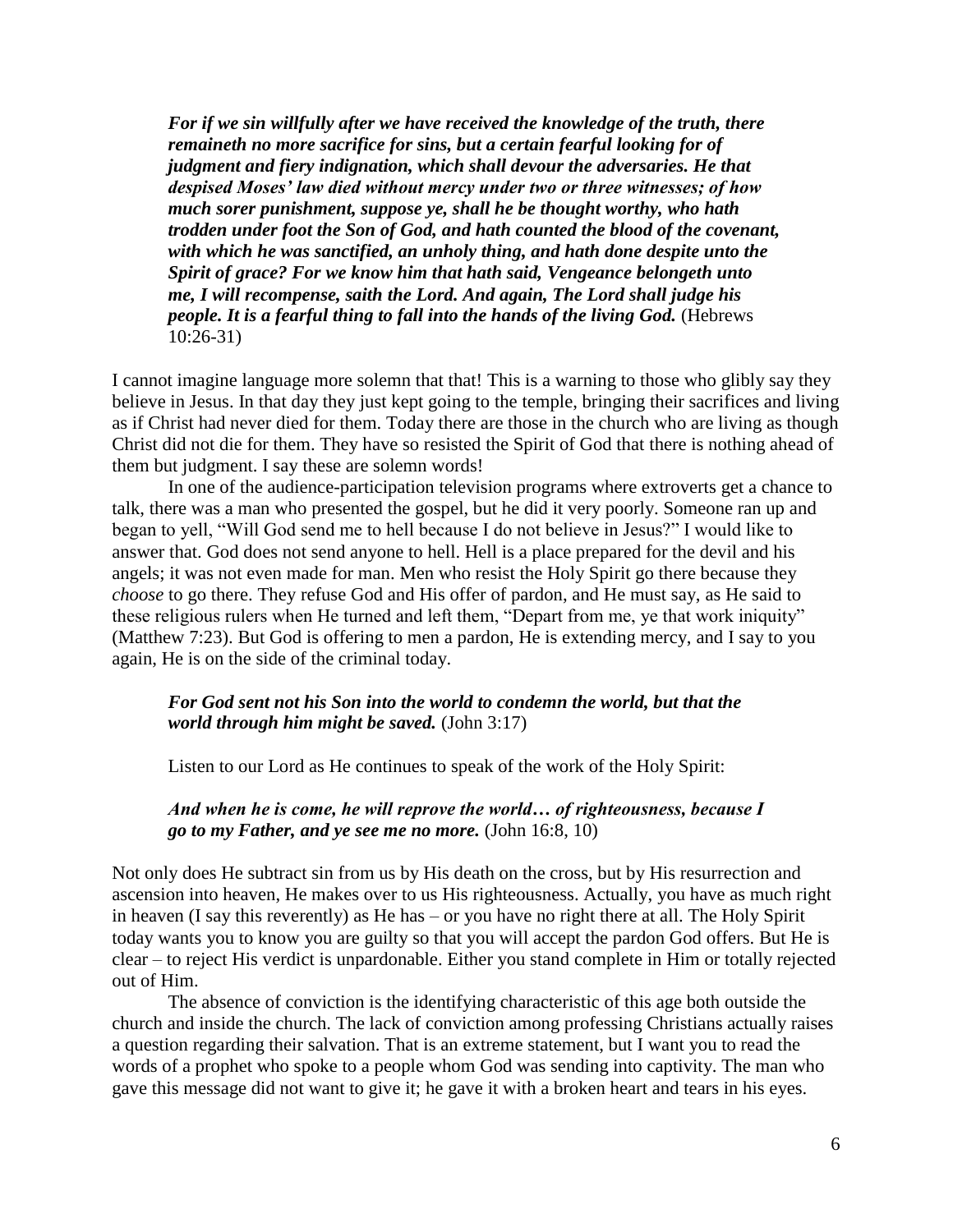*O Lord, are not thine eyes upon the truth? Thou hast stricken them, but they have not grieved; thou hast consumed them, but they have refused to receive correction. They have made their faces harder than a rock; they have refused to return.* (Jeremiah 5:3)

God had been warning them for years; He did not want to send them into captivity. And there stood His prophet, Jeremiah, weeping, even as our Lord wept over Jerusalem centuries later.

*Thus saith the Lord, Stand in the ways, and see, and ask for the old paths, where is the good way, and walk in it, and ye shall find rest for your souls. But they said, We will not walk in it. Also, I set watchmen over you, saying, Hearken to the sound of the trumpet. But they said, We will not hearken.* (Jeremiah 6:16, 17)

The blowing of the trumpet was a signal of danger that men should obey. But here they said, "We don"t pay any attention to it." That is what a lot of professing Christians do with God"s Word today. Listen to this language:

*And now, because ye have done all these works, saith the Lord, and I spoke unto you, rising up early and speaking, but ye heard not; and I called you, but ye answered not.…And I will cast you out of my sight, as I have cast out all your brethren, even the whole seed of Ephraim.…Cut off thine hair, O Jerusalem, and cast it away, and take up a lamentation on high places* ["You may exhibit grief all you want to" is the meaning here]*; for the Lord hath rejected and forsaken the generation of his wrath.* (Jeremiah 7:13, 15, 29)

*Why, then, is this people of Jerusalem slidden back by a perpetual backsliding? They hold fast to deceit; they refuse to return.* (Jeremiah 8:5)

*Thine habitation is in the midst of deceit; through deceit they refuse to know me, saith the Lord.* (Jeremiah 9:6)

That is God"s condemnation of His people. You will find that the Lord Jesus gave the same kind of condemnation in His day:

*And in them is fulfilled the prophecy of Isaiah, which saith, By hearing, ye shall hear and shall not understand; and seeing, ye shall see and shall not perceive; for this people's heart is become gross, and their ears are dull of hearing, and their eyes they have closed, lest at any time they should see with their eyes, and hear with their ears, and should understand with their heart, and should be converted, and I should heal them.* (Matthew 13:14, 15)

The first time that I went to Siloam Springs, Arkansas, I drove down from Kansas City, Missouri. It was a most delightful and interesting trip. On the way, right at the border of Missouri and Arkansas, we saw a little unpainted church on the side of a hill. Do you know the name of that church? It was the Halfway Gospel Church! The name has been changed now, but that name could be put on many today, my beloved. They are halfway – they have heard, yes, but the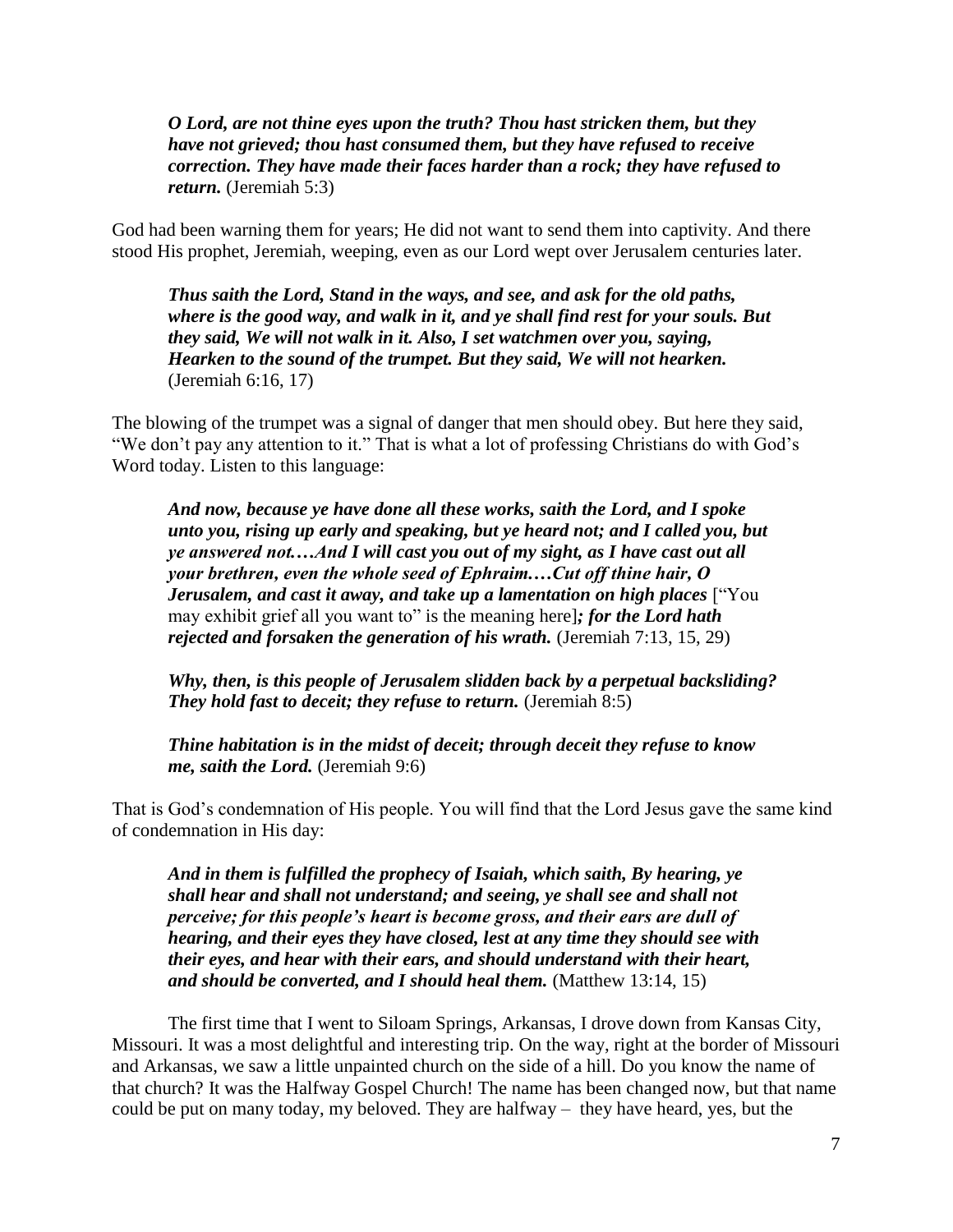Word falls on dull ears. They see, but they really have not come through. As I have gone through the Word of God, I have been amazed, in fact I have been shocked, at the number of people who were halfway. They had a conviction, but they did not come through for God.

One of these was Lot"s wife. We have every reason to believe that Mrs. Lot went to church with her husband and that she made a profession of being one of God's children in the city of Sodom. But she turned back – she loved Sodom. Our Lord Jesus warned, "Remember Lot"s wife."

Did you know that Esau was a son of the patriarch Isaac? He was brought up in a godly home. Did you know that he made a profession of being one of God"s own? Yet even he sold his birthright, although he later expressed regret.

*Lest there be any fornicator, or profane person, like Esau, who for one morsel of food sold his birthright. For ye know how afterward, when he would have inherited the blessing, he was rejected; for he found no place of repentance, though he sought it with tears.* (Hebrews 12:16, 17)

Those tears meant that he had lost out on getting a material inheritance, and that is all they meant.

Balaam was a prophet who gave the great message – probably the first message – concerning the birth of the Messiah from the tribe of Judah. That old rascal went so far as to say, "Let me die the death of the righteous, and let my last end be like his!" (Numbers 23:10). In other words, "I want to be as godly as Jacob!" But read the record and you will find that Balaam joined the enemies of God and fought against God and His people and was killed in battle. Oh, he had a conviction, but he went only halfway.

Did you ever hear of Orpah? That name isn't too familiar. But you have heard of Ruth. Both of them were daughters-in-law of Naomi, and both of them decided to go with Naomi to live with God"s people in Bethlehem. As Naomi urged them to remain in their own country, Orpah and Ruth stood weeping. Orpah"s tears were as big as Ruth"s tears and her handkerchief was as damp as Ruth's handkerchief; but it meant nothing because she turned and went back to her gods. She walked off the pages of Scripture into the silence of judgment. She went to her place.

Judas Iscariot performed miracles. He raised the dead, he healed the sick, he preached the gospel of the kingdom – but he betrayed the Lord.

*Then Judas, who had betrayed him, when he saw that he was condemned, repented, and brought again the thirty pieces of silver to the chief priests and elders, saying, I have sinned in that I have betrayed innocent blood. And they said, What is that to us? See thou to that. And he cast down the pieces of silver in the temple, and departed, and went and hanged himself.* (Matthew 27:3-5)

If you read the record carefully, you will find that when the chief priests went through the temple, they were leading a prisoner in order to get condemnation against Him, in order to crucify Him. Why did not Judas fall down before Jesus and say, "I have sinned"? He did not, and he went on to suicide.

Felix was a ruler who listened to Paul the apostle. It would be dangerous to turn your back on God after having heard Paul. Paul reasoned with this man Felix about righteousness,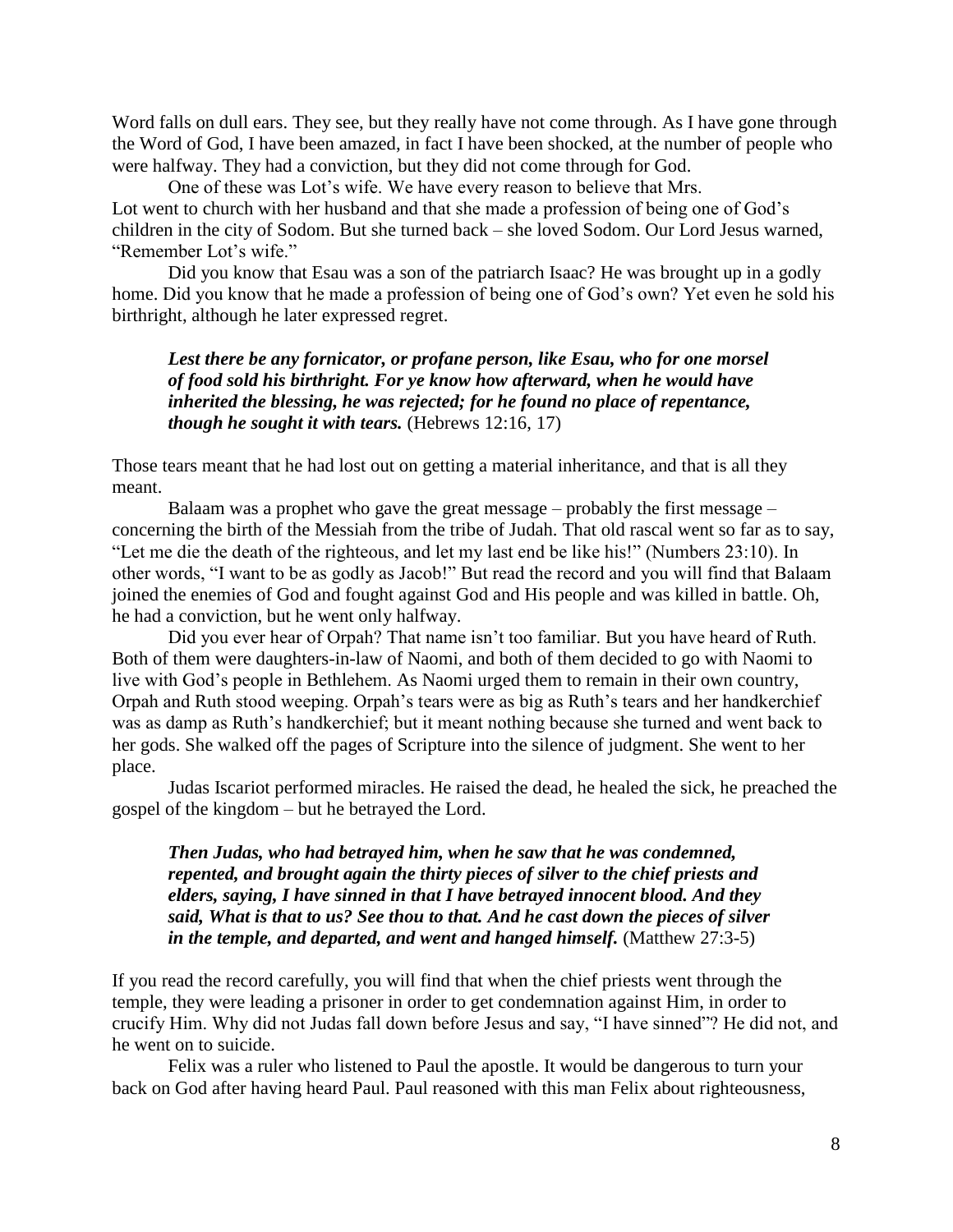self-control, and judgment to come. We are told that Felix trembled – he was convicted! But there is no record of his ever coming to God. You see, he too went only halfway.

Agrippa listened to Paul"s testimony and he said to Paul, "Almost thou persuadest me to be a Christian" (Acts 26:28). But as far as the record is concerned, he never did become a Christian.

Paul, in his swan song, wrote concerning a worker in the early church. His name was Demas. He traveled with Paul and assisted this great apostle in his missionary labors. But in Paul's final letter, he wrote, "Demas hath forsaken me, having loved this present world" (2) Timothy 4:10). As far as we know, he never returned.

My beloved, with all my heart I want to issue this warning. There are professing Christians who can sit comfortably under the preaching of the great men of this country and of the world and never experience conviction. How tragic!

Paul wrote to the Corinthian Christians:

## *Examine yourselves, whether you are in the faith; prove yourselves. Know ye not yourselves how Jesus Christ is in you, unless you are discredited?* (2 Corinthians 13:5)

This is for us as well. We need to examine ourselves to make sure that we are in the faith. When was the last time you wept over your sins? Can you hurt and harm and hinder the proclamation of the gospel and have no conviction about it whatsoever? Never confess it, never grieve over it? Is it possible that you are putting up a bold front, but down deep in your heart there has been no real conviction? Is the Holy Spirit speaking to your heart today? Are you resisting Him?

In the beginning of the Bible God says, "My Spirit shall not always strive with man" (Genesis 6:3). I believe there comes a moment when a man steps over an invisible line and no longer does the Holy Spirit speak to him. That is the reason he can be so comfortable in a church service and even get up and give a little testimony now and then.

There is a time, I know not when, A place, I know not where, Which marks the destiny of men To heaven or despair.

There is a line by us not seen Which crosses every path, The hidden boundary between God"s patience and His wrath.

To cross that limit is to die, To die, as if by stealth. It may not pale the beaming eye, Nor quench the glowing health.

The conscience may be still at ease, The spirits light and gay; That which is pleasing still may please, And care be thrust away.